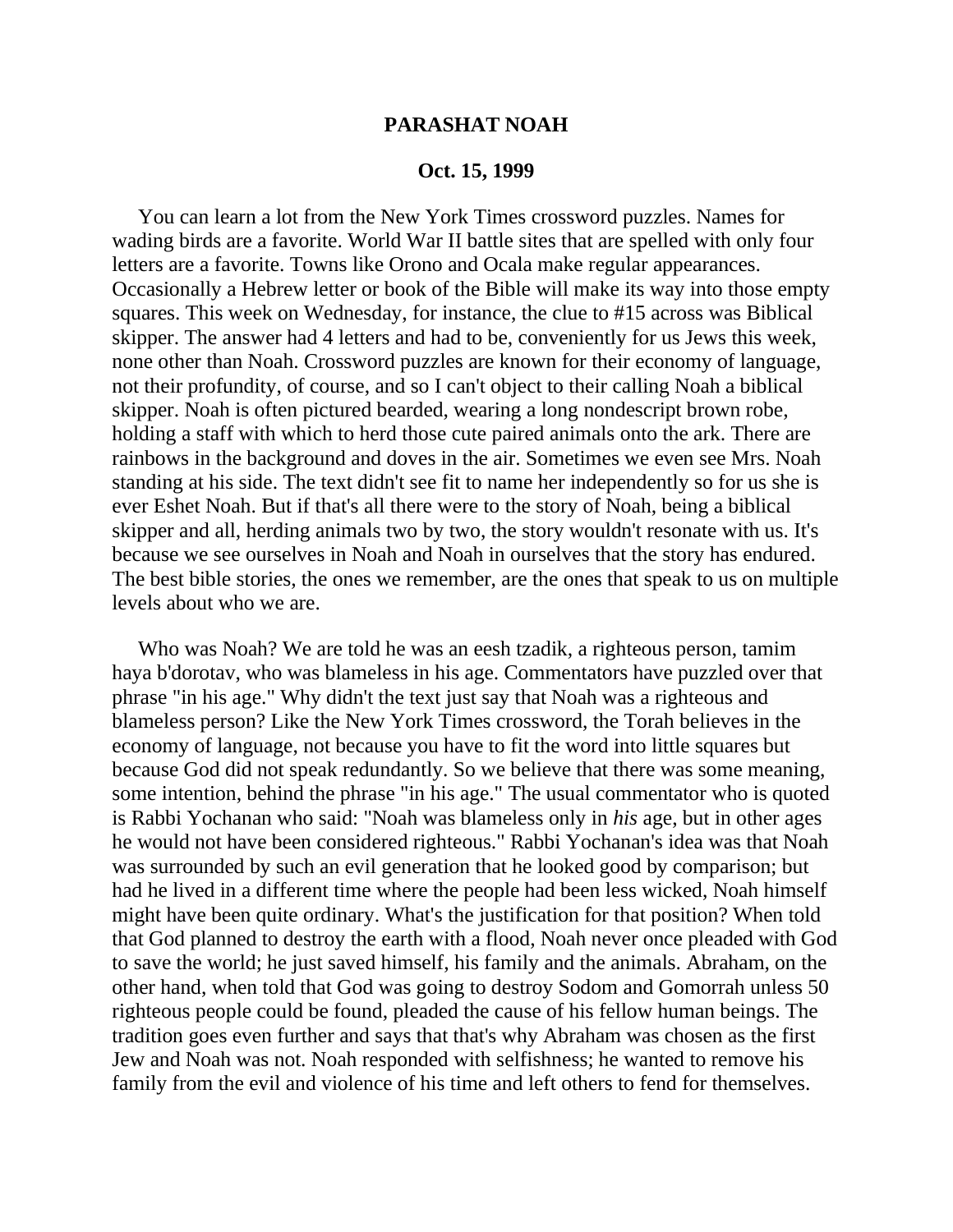What would we have done were we in his shoes? If we would have done the same thing, does that make us selfish and unworthy? Does that make him a bad person?

 But Rabbi Yochanan's opinion did not go unchallenged. In this famous conversation in the Talmud, Resh Lakish offered a different reading of the text: "Noah was righteous *even* in his age; how much more so would he have been righteous in other ages." When you live in a time of violence, it is even harder to be good and generous because all around you are tempting you to join them. Noah deserves additional accolades because he transcended the temptation that was all around him. He was honest, peaceful and loving in an age when violence and deceit were the themes of his society.

 We might leave it at that, a difference of opinion never to be resolved, had the Torah not told us a bit more about the Noah who got off the ark after 40 days and 40 nights. This is the part of the story we all conveniently forget. Yes, there is a rainbow, yes there is a covenant; but that's not the end of the story. For Noah, the skipper, now becomes a tiller of the earth, the first to plant a vineyard. "He drank of the wine and became drunk, and he uncovered himself within his tent." We don't know exactly what that euphemism means except that it usually refers to some kind of sexual perversion. When Ham discovers his father naked, he tells his brothers who come in and modestly cover their father, never looking at his nakedness. When Noah woke up, he cursed Ham's son Canaan and destined him to be a slave, and blessed his sons Ham and Yaphet.

 Depending on your inclination, you could argue that Noah had just been reacting to the pressures of 40 days and nights on the ark, feeding and tending and caring and worrying. The lapse was understandable. Or you could say that Noah's drunkenness was proof that he had been a cad to begin with and only now was showing his true colors. But I think there is another way of looking at Noah. Of all the things Noah did on the ark, he never rested. He just kept on going. The task at hand took over his life. He spent so much time attending to everyone else that, when it was all over, I don't think he knew anymore who *he* was - if he had ever known. And he drowned his confusion in drink. The question wasn't whether Noah was a saint or a sinner; it was who was Noah.

 There is a story about an old interview conducted with Hugh O'Brien, the actor who played Wyatt Earp. Remember Wyatt Earp? Wyatt Earp, Wyatt Earp, brave courageous and bold. Long live his fame and long live his glory and lone may his story be told. Hugh O'Brien said:

 I found out early that no matter who you are and no matter what business you're in, all of us go through five stages of life.